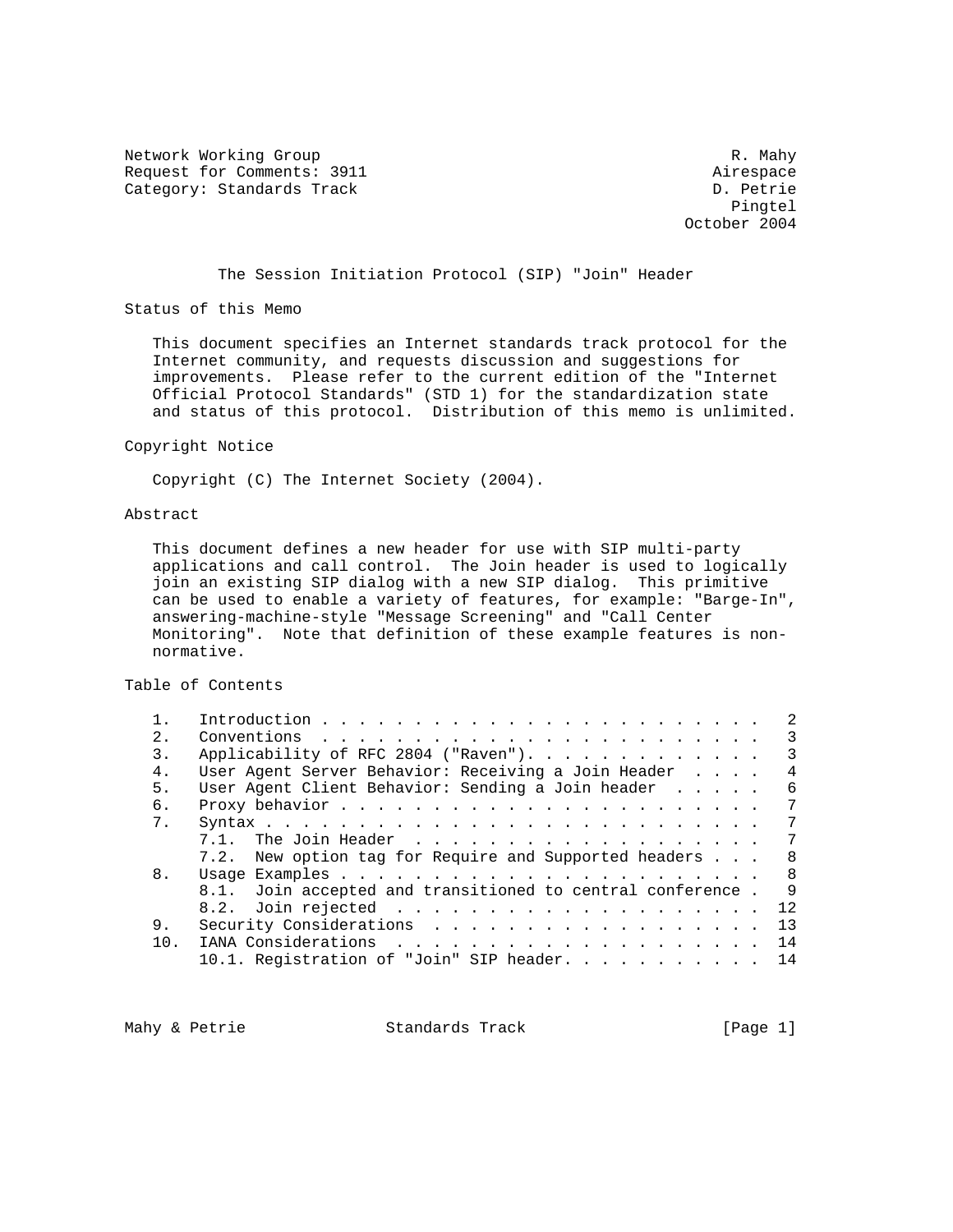|  | 10.2. Registration of "join" SIP Option-tag. 14 |  |
|--|-------------------------------------------------|--|
|  |                                                 |  |
|  |                                                 |  |
|  | 12.1. Normative References 14                   |  |
|  | 12.2. Informative References 15                 |  |
|  |                                                 |  |
|  | 14. Full Copyright Statement 17                 |  |

## 1. Introduction

 This document describes a SIP [1] extension header field as part of the SIP multiparty applications architecture framework [12]. The Join header is used to logically join an existing SIP dialog with a new SIP dialog. This is especially useful in peer-to-peer call control environments.

 One use of the "Join" header is to insert a new participant into a multimedia conversation (which may be a two-party call or a SIP conference [15]). While this functionality is already available using 3rd party call control [17], style call control, the 3pcc model requires a central point of control which may not be desirable in many environments. As such, a method of performing these same call control primitives in a distributed, peer-to-peer fashion is very desirable.

 Use of an explicit Join header is needed in some cases instead of addressing an INVITE to a conference URI for the following reasons:

- o A conference may not yet exist--the new invitation may be trying to join an ordinary two-party call.
- o The party joining may not know if the dialog it wants to join is part of a conference.
- o The party joining may not know the conference URI.

 The Join header enables services such as barge-in, real-time message screening, and call center monitoring in a distributed peer-to-peer way. This list of services is not exhaustive.

 For example, the Boss has an established 2-party conversation with a Customer, and using some out-of-band mechanism (e.g., voice, gestures, or email) asks an Assistant to join the conversation. The Assistant sends an INVITE with a Join header to the Boss with the dialog information for the established dialog. The Assistant obtained this information from some other mechanism, for example a web-page, an instant message, or from the SIP session dialog package [13].

Mahy & Petrie  $\sim$  Standards Track [Page 2]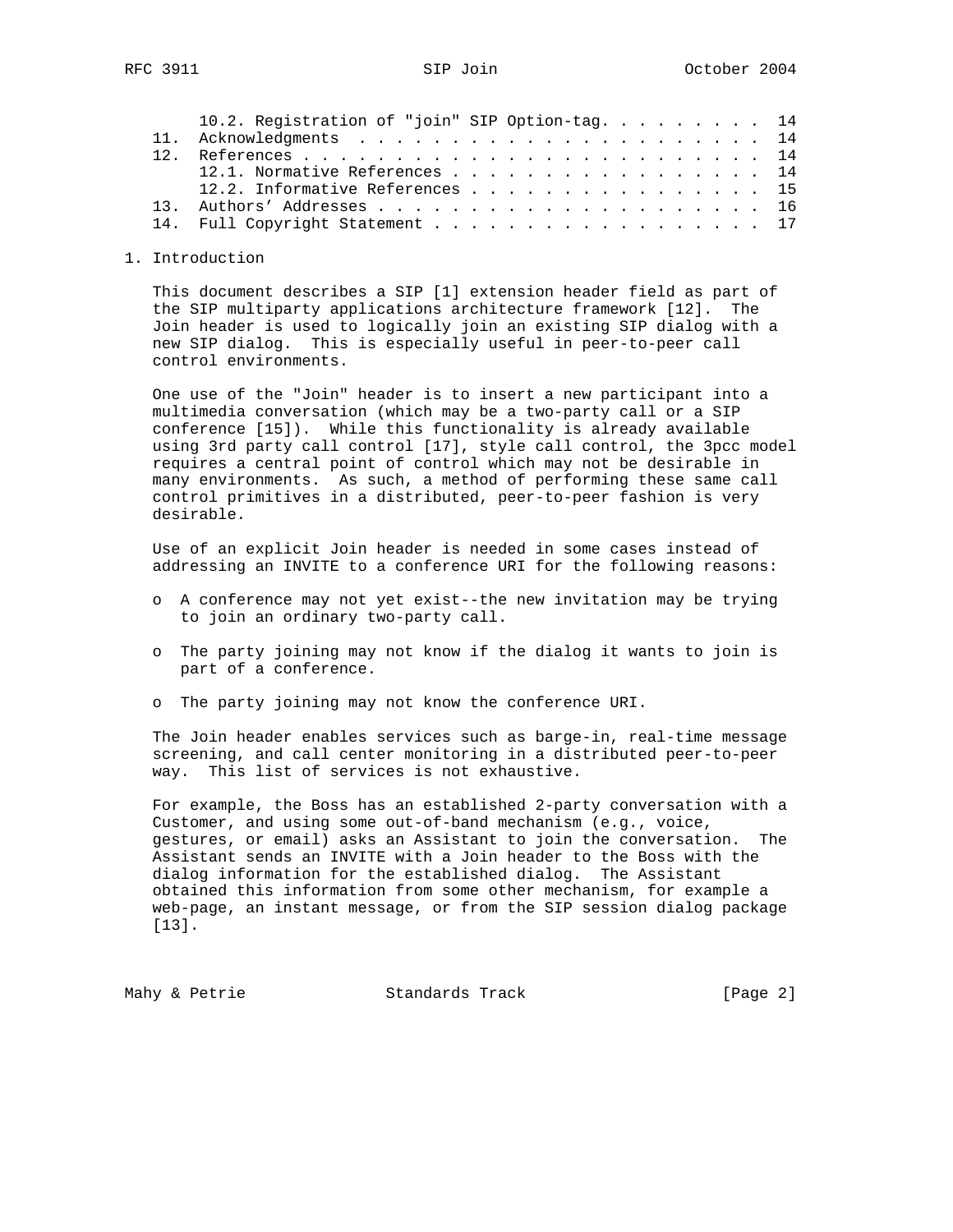Assistant Boss Customer | callid: 4@A | callid: 7@c | | | | | |<============>| | | |  $INVITE------>$  |Join: 7@c | |  $|$   $relivity$   $----$  |<----200-----|<----200------| |-----ACK---->|<----ACK------| | | | .. begins mixing .. | | | |<===========>|<============>| |<::::::::::::::::::::::::::>|

 Note that this operation effectively creates a new conference. The Boss needs to cause a new conference to start (and consequently create or obtain a new conference URI). In our example, the Boss mixes all media locally, so it needs to generate a new conference URI, return the conference URI as the Contact to the Join INVITE (with the "isfocus" Contact header field parameter as defined in [6], and reINVITE or UPDATE [22] the Customer with the conference URI as the new Contact. This scenario is also discussed in more detail in [16].

2. Conventions

 The key words "MUST", "MUST NOT", "REQUIRED", "SHALL", "SHALL NOT", "SHOULD", "SHOULD NOT", "RECOMMENDED", "MAY", and "OPTIONAL" in this document are to be interpreted as described in RFC 2119 [2].

 This document refers frequently to the terms "confirmed dialog" and "early dialog". These are defined in Section 12 of SIP [1].

3. Applicability of RFC 2804 ("Raven")

 This primitive can be used to create services which are used for monitoring purposes, however these services do not meet the definition of a wiretap according to RFC 2804 [14]. The definition from RFC 2804 is included here:

 Wiretapping is what occurs when information passed across the Internet from one party to one or more other parties is delivered to a third party:

1. Without the sending party knowing about the third party

Mahy & Petrie  $\sim$  Standards Track [Page 3]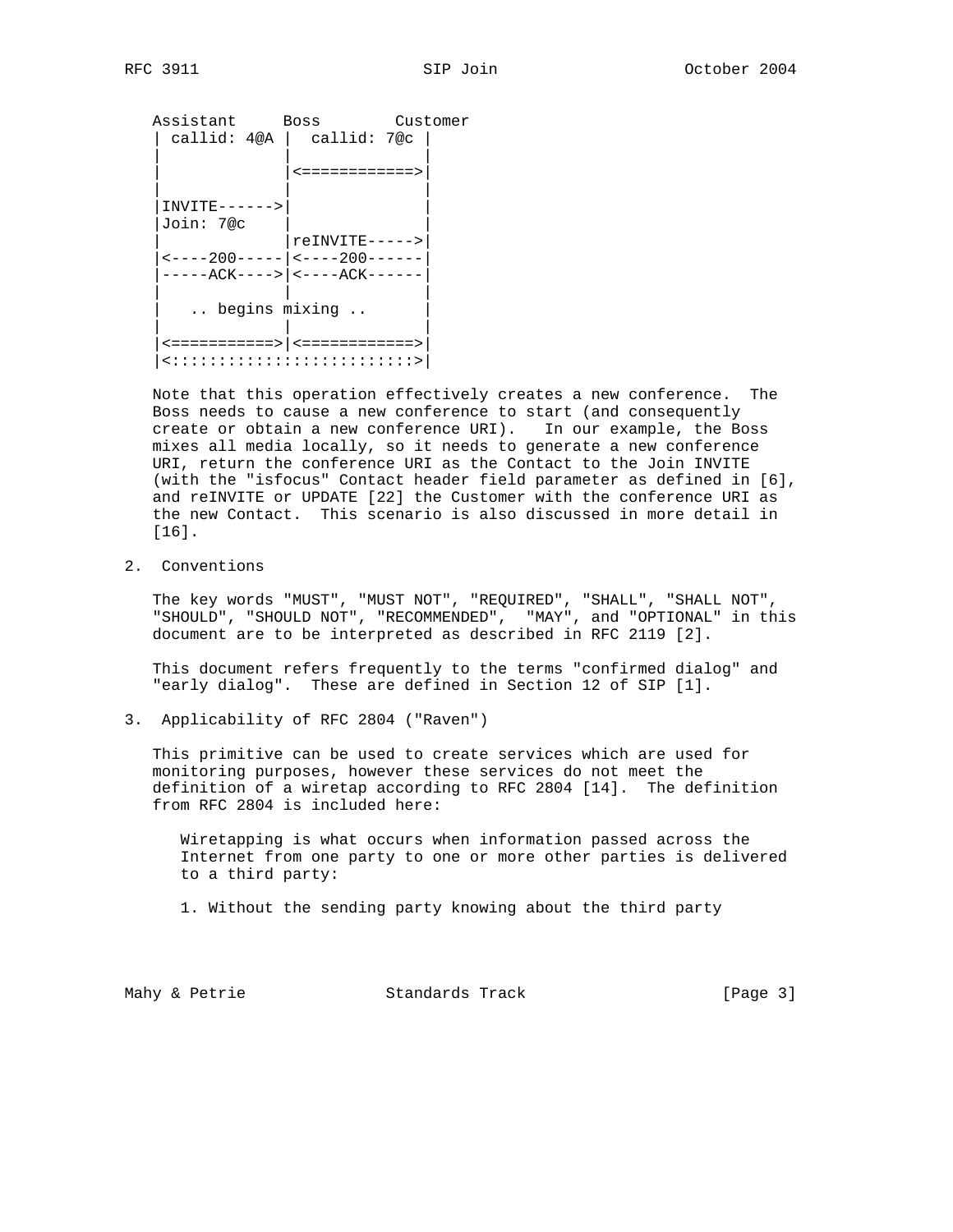- 2. Without any of the recipient parties knowing about the delivery to the third party
- 3. When the normal expectation of the sender is that the transmitted information will only be seen by the recipient parties or parties obliged to keep the information in confidence
- 4. When the third party acts deliberately to target the transmission of the first party, either because he is of interest, or because the second party's reception is of interest.

 Specifically, item 2 of this definition does not apply to this extension, as one party is always aware of a Join request and can even decline such requests. In addition, in many applications of this primitive, some or all of the other items may not apply. For example, in many call centers which handle financial transactions, all conversations are recorded with the full knowledge and expectation of all parties involved.

4. User Agent Server Behavior: Receiving a Join Header

 The Join header contains information used to match an existing SIP dialog (call-id, to-tag, and from-tag). Upon receiving an INVITE with a Join header, the UA attempts to match this information with a confirmed or early dialog. The to-tag and from-tag parameters are matched as if they were tags present in an incoming request. In other words the to-tag parameter is compared to the local tag, and the from-tag parameter is compared to the remote tag.

 If more than one Join header field is present in an INVITE, or if a Join header field is present in a request other than INVITE, the UAS MUST reject the request with a 400 Bad Request response.

 The Join header has specific call control semantics. If both a Join header field and another header field with contradictory semantics (for example a Replaces [8] header field) are present in a request, the request MUST be rejected with a 400 "Bad Request" response.

 If the Join header field matches more than one dialog, the UA MUST act as if no match is found.

 If no match is found, but the Request-URI in the INVITE corresponds to a conference URI, the UAS MUST ignore the Join header and continue processing the INVITE as if the Join header did not exist. This allows User Agents which receive an INVITE with Join to redirect the request directly to a conference URI.

Mahy & Petrie **Standards Track** [Page 4]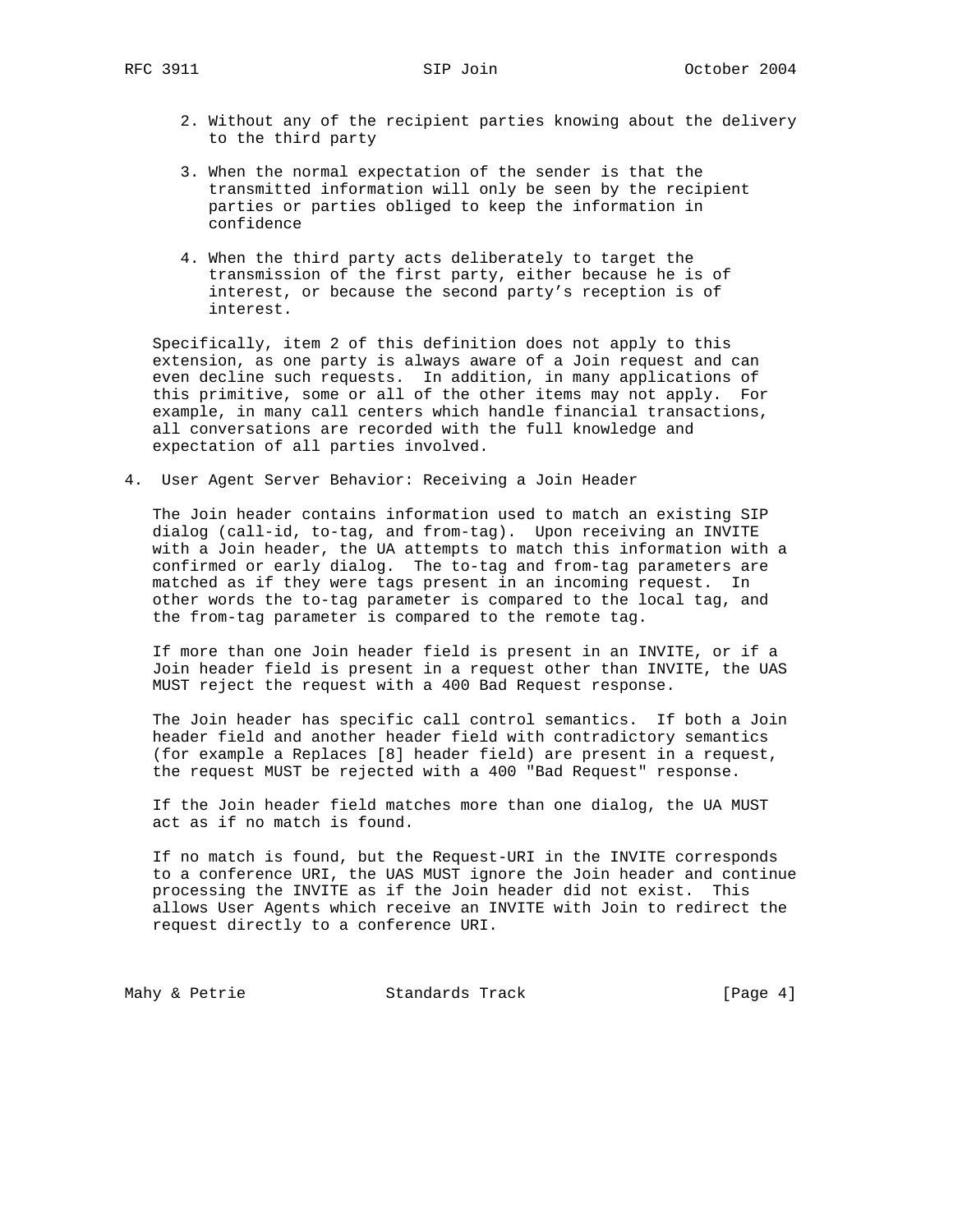Otherwise if no match is found, the UAS rejects the INVITE and returns a 481 Call/Transaction Does Not Exist response. Likewise, if the Join header field matches a dialog which was not created with an INVITE, the UAS MUST reject the request with a 481 response.

 If the Join header field matches a dialog which has already terminated, the UA SHOULD decline the request with a 603 Declined response.

 If the Join header field matches an active dialog (n.b. unlike the Replaces header, the Join header has no limitation on its use with early dialogs), the UA MUST verify that the initiator of the new INVITE is authorized to join the matched dialog. If the initiator of the new INVITE has authenticated successfully as equivalent to the user who is being joined, then the join is authorized. For example, if the user being joined and the initiator of the joining dialog share the same credentials for Digest authentication [4], or they sign the join request with S/MIME [5] with the same private key and present the (same) corresponding certificate used in the original dialog, then the join is authorized.

 Alternatively, the Referred-By mechanism [9] defines a mechanism that the UAS can use to verify that a join request was sent on behalf of the other participant in the matched dialog (in this case, triggered by a REFER request). If the join request contains a Referred-By header which corresponds to the user being joined, the UA SHOULD treat the join as if it was authorized by the joined party. The Referred-By header MUST reference a corresponding, valid Refererred- By Authenticated Identity Body [10]. The UA MAY apply other local policy to authorize the remainder of the request. In other words, the UAS may apply different policy to the joined dialog than was applied to the target dialog.

 The UA MAY also maintain a list of authorized entities who are allowed to join any dialog with certain characteristics (for example, all dialogs placed in the call center context of the UA). In addition, the UA MAY use other authorization mechanisms defined for this purpose in standards track extensions. For example, an extension could define a mechanism for transitively asserting authorization of a join.

 If authorization is successful, the UA attempts to accept the new INVITE, and assign any mixing or conferencing resources necessary to complete the join. If the UA cannot accept the new INVITE (for example: it cannot establish required QoS or keying, or it has incompatible media), the UA MUST return an appropriate error response and MUST leave the matched dialog unchanged.

Mahy & Petrie **Standards Track** [Page 5]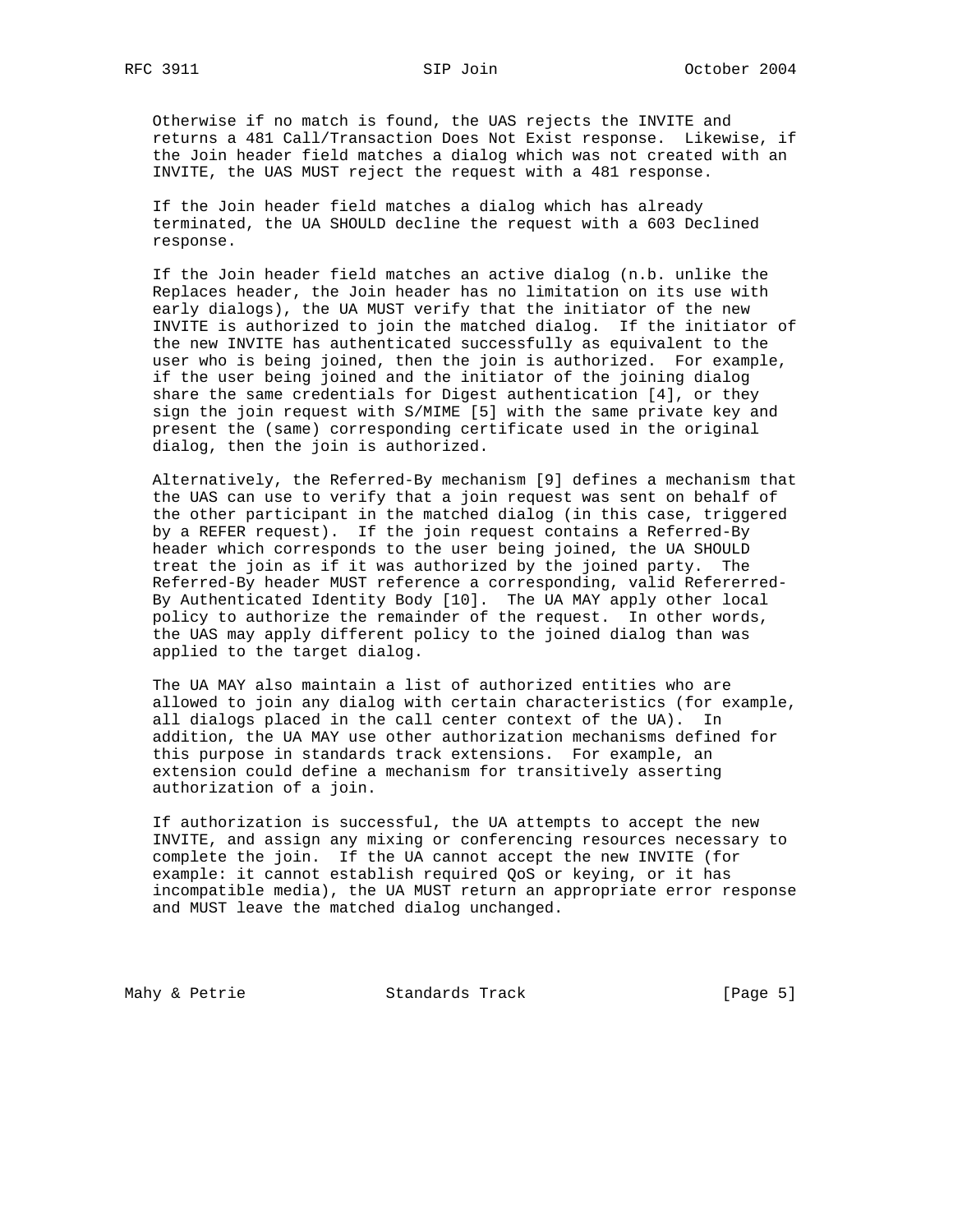A User Agent that accepts a Join header needs to setup dialogs or conferences such that the requesting UAC is logically added to the conversation space associated with the matched dialog. Any dialogs which are already logically associated with the matched dialog in the same conversation space are included as well. For a detailed description of various conferencing mechanisms that could be used to handle a Join, please consult the SIP conferencing framework [15].

 If the UAS has sufficient resources to locally handle the Join request, the UAS SHOULD accept the Join request and perform the appropriate media mixing or combining. The UAS MAY rearrange appropriate dialogs instead as described below, based on some local policy.

 If the UAS does not have sufficient resources locally to handle the request, or does not wish to use these local resources, but is aware of other resources which could be used to satisfy the request (e.g., a centralized conference server), the UA SHOULD create a conference using this resource (e.g., INVITE the conference server to obtain a conference URI), redirect the requestor to this resource, and request other participants in the same conversation space to use this resource. The UA MAY use any appropriate mechanism to transition participants to the new resource (e.g., 3xx response, 3rd-party call control reinvitiations, REFER requests, or reinvitations to a multicast group). The UA SHOULD only use mechanisms which are expected to be acceptable to the other participants. For example, the UA SHOULD NOT attempt to transition the participants to a multicast group unless the UA can reasonably expect that all the participants can support multicast.

 If the UAS is incapable of satisfying the Join request, it MUST return a 488 "Not Acceptable Here" response.

5. User Agent Client Behavior: Sending a Join header

 A User Agent that wishes to add a new dialog of its own to a single existing early or confirmed dialog and any associated dialogs or conferences, MAY send the target User Agent an INVITE request containing a Join header field. The UAC places the Call-ID, to-tag, and from-tag information for the target dialog in a single Join header field and sends the new INVITE to the target.

 If the User Agent receives a 300-class response, and acts on this response by sending an INVITE to a Contact in the response, this redirected INVITE MUST contain the same Join header which was present in the original request. Although this is unusual, this allows INVITE requests with a Join header to be redirected before reaching the target UAS.

Mahy & Petrie **Standards Track** [Page 6]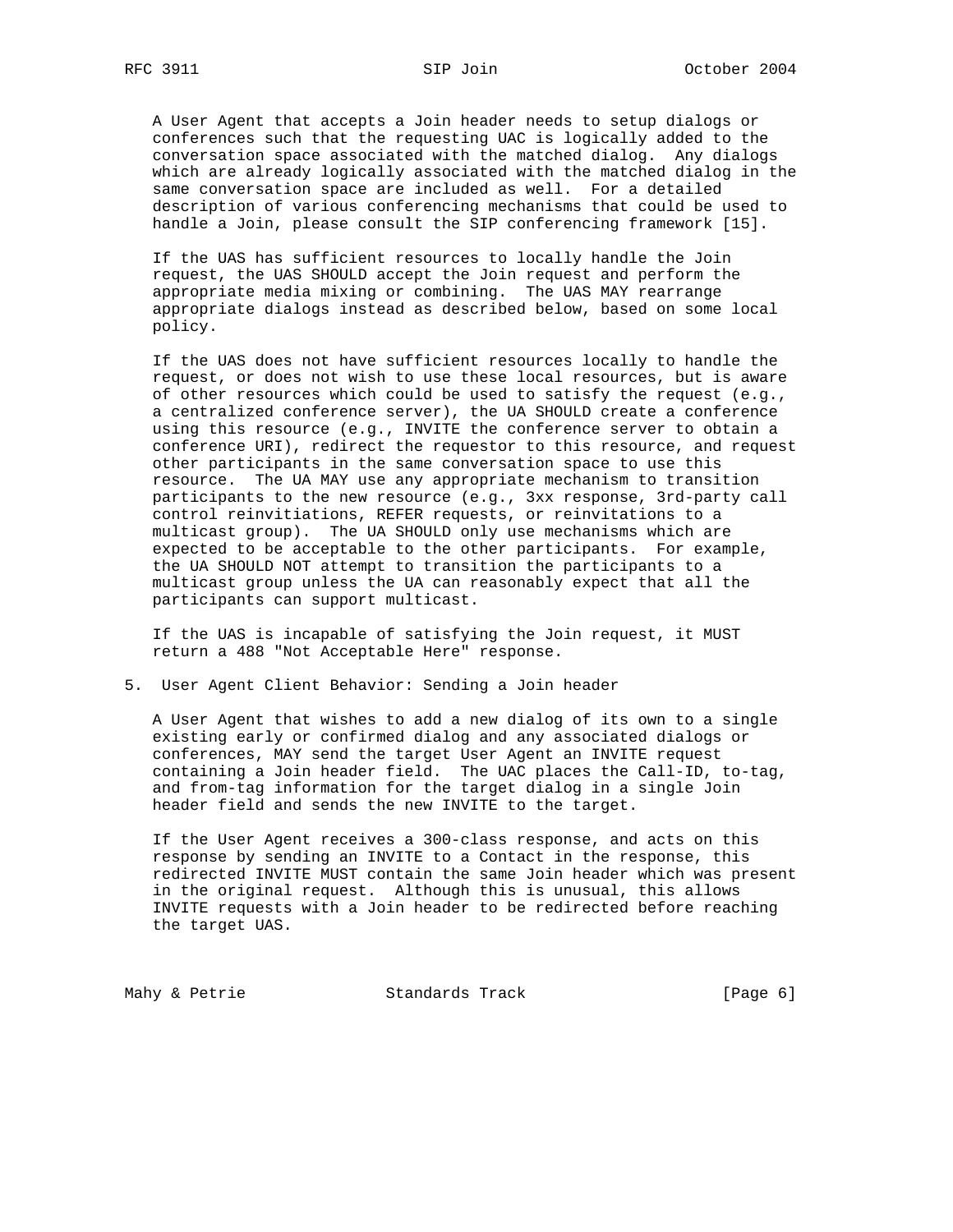Note that use of the Join mechanism does not provide a way to match multiple dialogs, nor does it provide a way to match an entire call, an entire transaction, or to follow a chain of proxy forking logic.

6. Proxy behavior

 Proxy Servers do not require any new behavior to support this extension. They simply pass the Join header field transparently as described in the SIP specification.

 Note that it is possible for a proxy (especially when forking based on some application layer logic, such as caller screening or time of-day routing) to forward an INVITE request containing a Join header field to a completely orthogonal set of Contacts than the original request it was intended to replace. In this case, the INVITE request with the Join header field will fail.

- 7. Syntax
- 7.1. The Join Header

 The Join header field indicates that a new dialog (created by the INVITE in which the Join header field in contained) should be joined with a dialog identified by the header field, and any associated dialogs or conferences. It is a request header only, and defined only for INVITE requests. The Join header field MAY be encrypted as part of end-to-end encryption. Only a single Join header field value may be present in a SIP request

 This document adds the following entry to Table 3 of [1]. Additions to this table are also provided for extension methods defined at the time of publication of this document. This is provided as a courtesy to the reader and is not normative in any way. MESSAGE, SUBSCRIBE and NOTIFY, REFER, INFO, UPDATE, PRACK, and PUBLISH are defined respectively in [19], [20], [7], [21], [22], [23], and [24].

| Header field where proxy ACK BYE CAN INV OPT REG MSG |   |            |               |     |             |  |
|------------------------------------------------------|---|------------|---------------|-----|-------------|--|
|                                                      |   |            |               |     |             |  |
| Join                                                 | R |            | $  -$ 0 $  -$ |     |             |  |
|                                                      |   |            |               |     |             |  |
|                                                      |   |            |               |     |             |  |
|                                                      |   | <b>SUB</b> | NOT REF       | INF | UPD PRA PUB |  |
|                                                      |   |            |               |     |             |  |
| Join                                                 | R |            |               |     |             |  |
|                                                      |   |            |               |     |             |  |

Mahy & Petrie **Standards Track** [Page 7]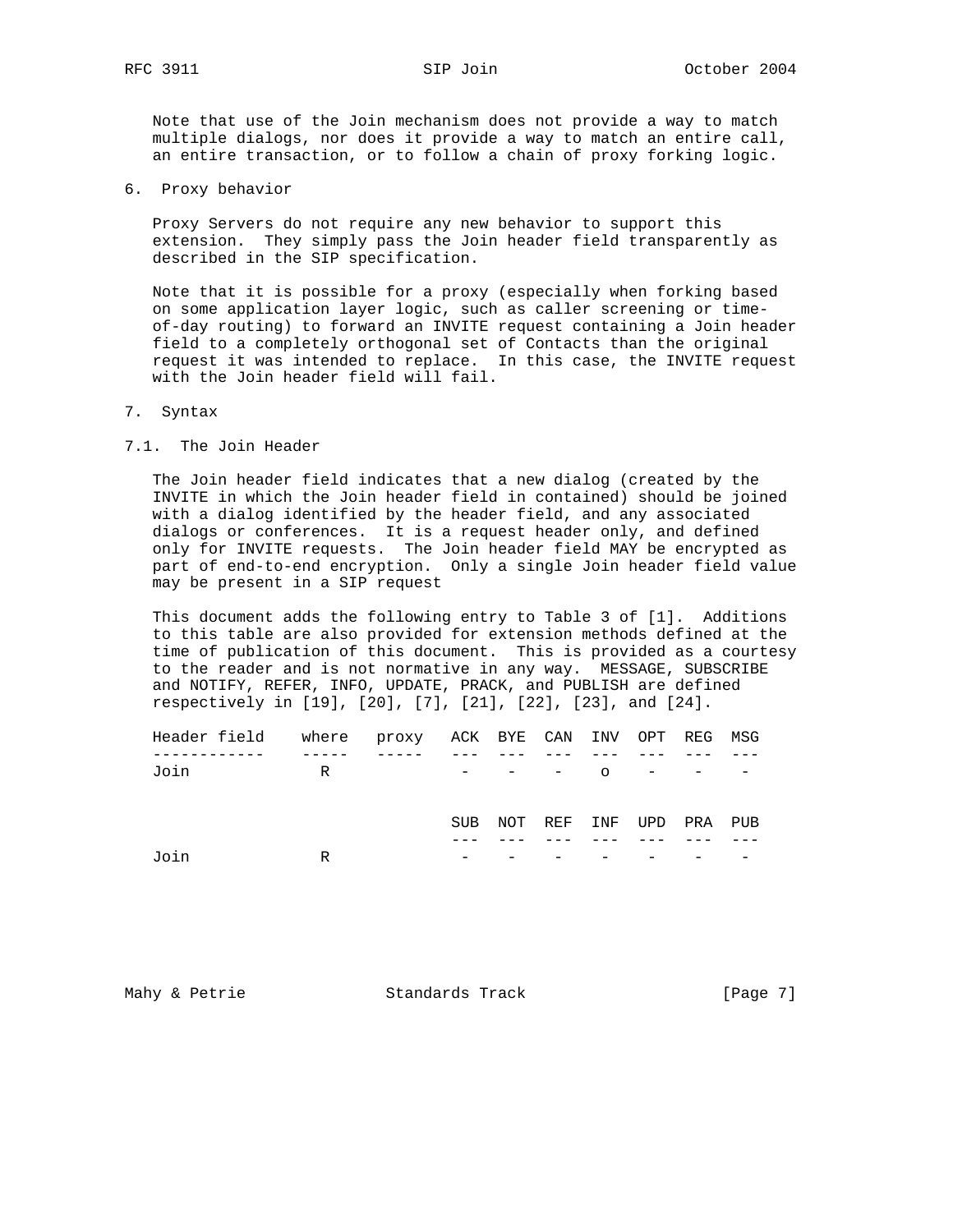The following syntax specification uses the augmented Backus-Naur Form (BNF) as described in RFC 2234 [3].

| Join       | = "Join" HCOLON callid *(SEMI join-param) |
|------------|-------------------------------------------|
| join-param | = to-tag / from-tag / generic-param       |
| to-tag     | = "to-tag" EOUAL token                    |
| from-tag   | = "from-tag" EOUAL token                  |

 A Join header MUST contain exactly one to-tag and exactly one from tag, as they are required for unique dialog matching. For compatibility with dialogs initiated by RFC 2543 [11] compliant UAs, a to-tag of zero matches both a to-tag value of zero and a null to tag. Likewise, a from-tag of zero matches both a to-tag value of zero and a null from-tag.

Examples:

 Join: 98732@sip.example.com ;from-tag=r33th4x0r ;to-tag=ff87ff Join: 12adf2f34456gs5;to-tag=12345;from-tag=54321 Join: 87134@192.0.2.23;to-tag=24796;from-tag=0

7.2. New option tag for Require and Supported headers

 This specification defines a new Require/Supported header option tag "join". UAs which support the Join header MUST include the "join" option tag in a Supported header field. UAs that want explicit failure notification if Join is not supported MAY include the "join" option in a Require header field.

Example:

Require: join, 100rel

8. Usage Examples

 The following non-normative examples are not intended to enumerate all the possibilities for the usage of this extension, but rather to provide examples or ideas only. For more examples, please see service-examples [18].

Mahy & Petrie  $\sim$  Standards Track [Page 8]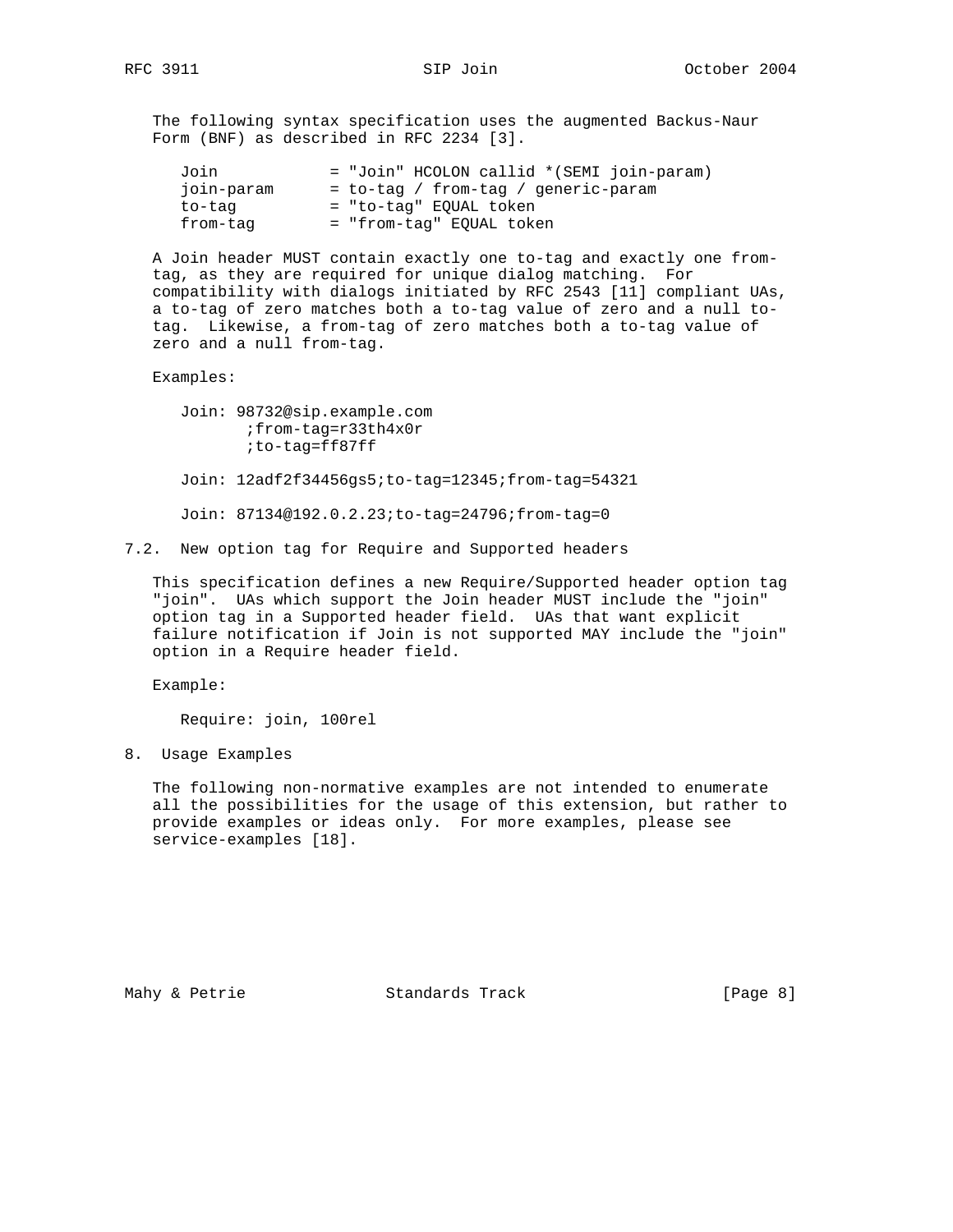|  |  |  |  | 8.1. Join accepted and transitioned to central conference |  |  |  |
|--|--|--|--|-----------------------------------------------------------|--|--|--|
|--|--|--|--|-----------------------------------------------------------|--|--|--|

| Α                 | В                                                                   |                | conf           |
|-------------------|---------------------------------------------------------------------|----------------|----------------|
|                   | callid: 7@c                                                         |                |                |
|                   | $\leftarrow$ INVITE - - - - -                                       |                | $*1$           |
|                   | $---200---$                                                         |                | $*2$           |
|                   | $\leftarrow$ - - - - ACK - - - - - -                                |                | $*3$           |
|                   | <============>                                                      |                |                |
| $INVITE-----$     |                                                                     |                | $*4$           |
| Join: 7@c         |                                                                     |                | $*5$           |
|                   | <----200----------------------                                      |                | $*6$           |
|                   | -----ACK--------------------->                                      |                |                |
| $---302---$       |                                                                     |                | $*7$           |
| $---ACK---$       |                                                                     |                |                |
| $INVITE---------$ |                                                                     |                | $*8$           |
|                   |                                                                     |                | $*9$           |
|                   |                                                                     |                |                |
|                   | $-$ -REFER------>                                                   |                | $*10$          |
|                   | $\leftarrow$ - - - 202 - - - - - - -                                |                |                |
|                   | $\left  -\text{NOTIFY} \right $ - - - - - - - - - INVITE - * 11 - > |                |                |
|                   | $---200--->  ---200}-*12--$                                         |                |                |
|                   | <--NOTIFY----- -----ACK----->                                       |                |                |
|                   | $-----200--->$<br>$---BYF------$                                    |                |                |
|                   | $\leftarrow$ - 200 - - - - - - - -                                  |                |                |
|                   |                                                                     |                |                |
|                   |                                                                     |                | mixes the      |
|                   | <============================>                                      |                | three sessions |
|                   |                                                                     | <============> | together       |

 The conversation now appears identical to the locally mixed one from the example in the Introduction. Details of how the Join are implemented are transparent to A. B could have used 3rd party call control instead to move the necessary sessions.

Message \*1: C -> B

 INVITE sip:bob@example.org SIP/2.0 To: <bob@example.org> From: <carol@example.org>;tag=xyz Call-Id: 7@c.example.org CSeq 1 INVITE Contact: <sip:carol@c.example.org>

Mahy & Petrie **Standards Track** [Page 9]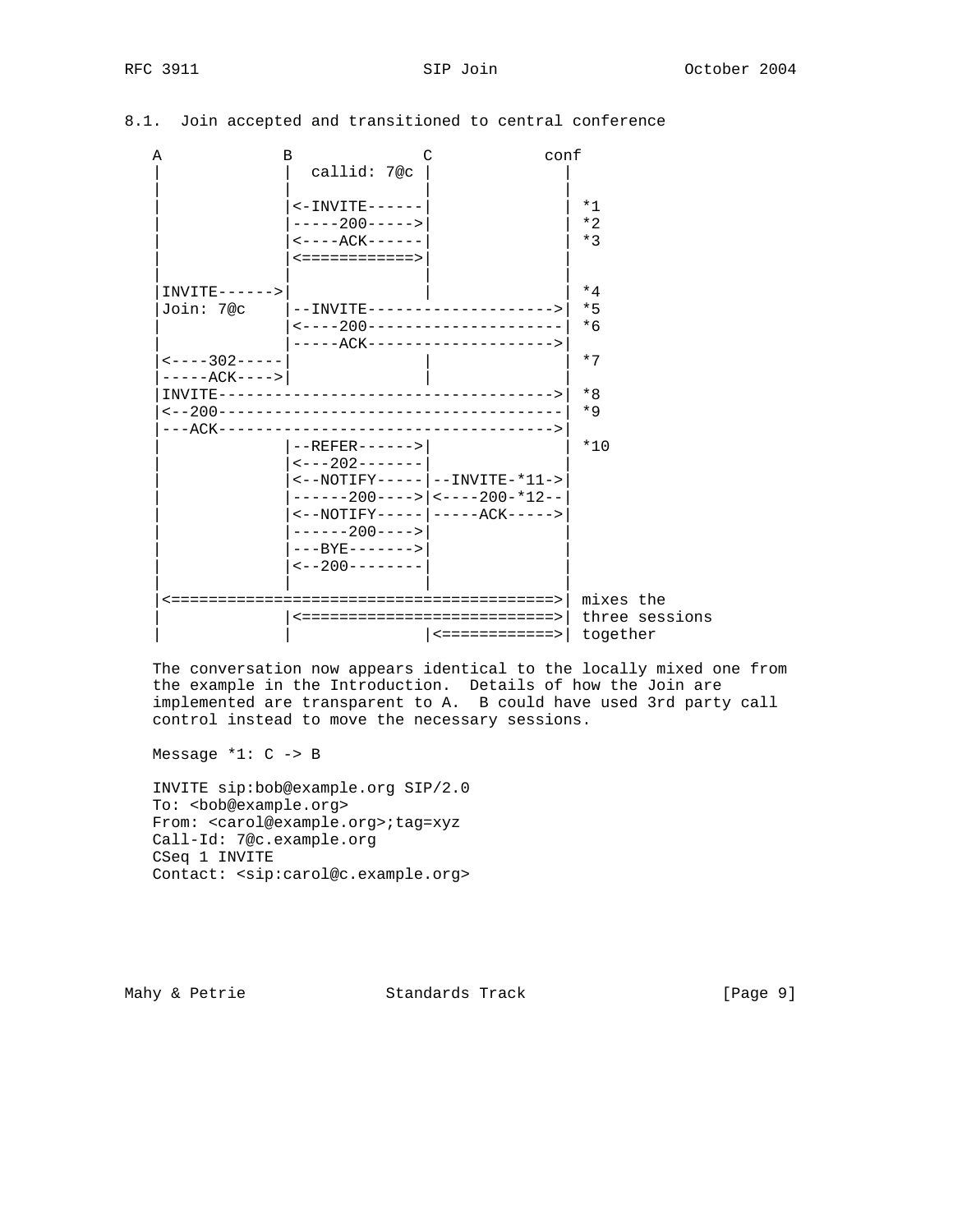Message \*2: B -> C SIP/2.0 200 OK To: <bb>>>b@example.org>;tag=pdq From: <carol@example.org>;tag=xyz Call-Id: 7@c.example.org CSeq 1 INVITE Contact: <sip:bob@b.example.org> Message \*3: C -> B ACK sip:carol@c.example.org SIP/2.0 To: <br/>bob@example.org>;tag=pdq From: <carol@example.org>;tag=xyz Call-Id: 7@c.example.org CSeq 1 INVITE Message  $*4: A \rightarrow B$  INVITE sip:bob@b.example.org SIP/2.0 To: <sip:bob@example.org> From: <sip:alice@example.org>;tag=iii Call-Id: 777@a.example.org CSeq: 1 INVITE Contact: <sip:alice@a.example.org> Join: 7@c.example.org;to-tag=xyz;from-tag=pdq Message \*5: B -> conf INVITE sip:conf-factory@example.org SIP/2.0 To: <sip:conf-factory@example.org> From: <sip:bob@example.org>;tag=abc Call-Id: 999@b.example.org CSeq: 1INVITE Contact: <sip:bob@b.example.org> Message \*6: conf -> B SIP/2.0 200 OK To: <sip:conf-factory@example.org>;tag=def From: <sip:bob@example.org>;tag=abc Call-Id: 999@b.example.org CSeq: 1INVITE Contact: <sip:conf456@conf-srv2.example.org>;isfocus

Mahy & Petrie  $\sim$  Standards Track [Page 10]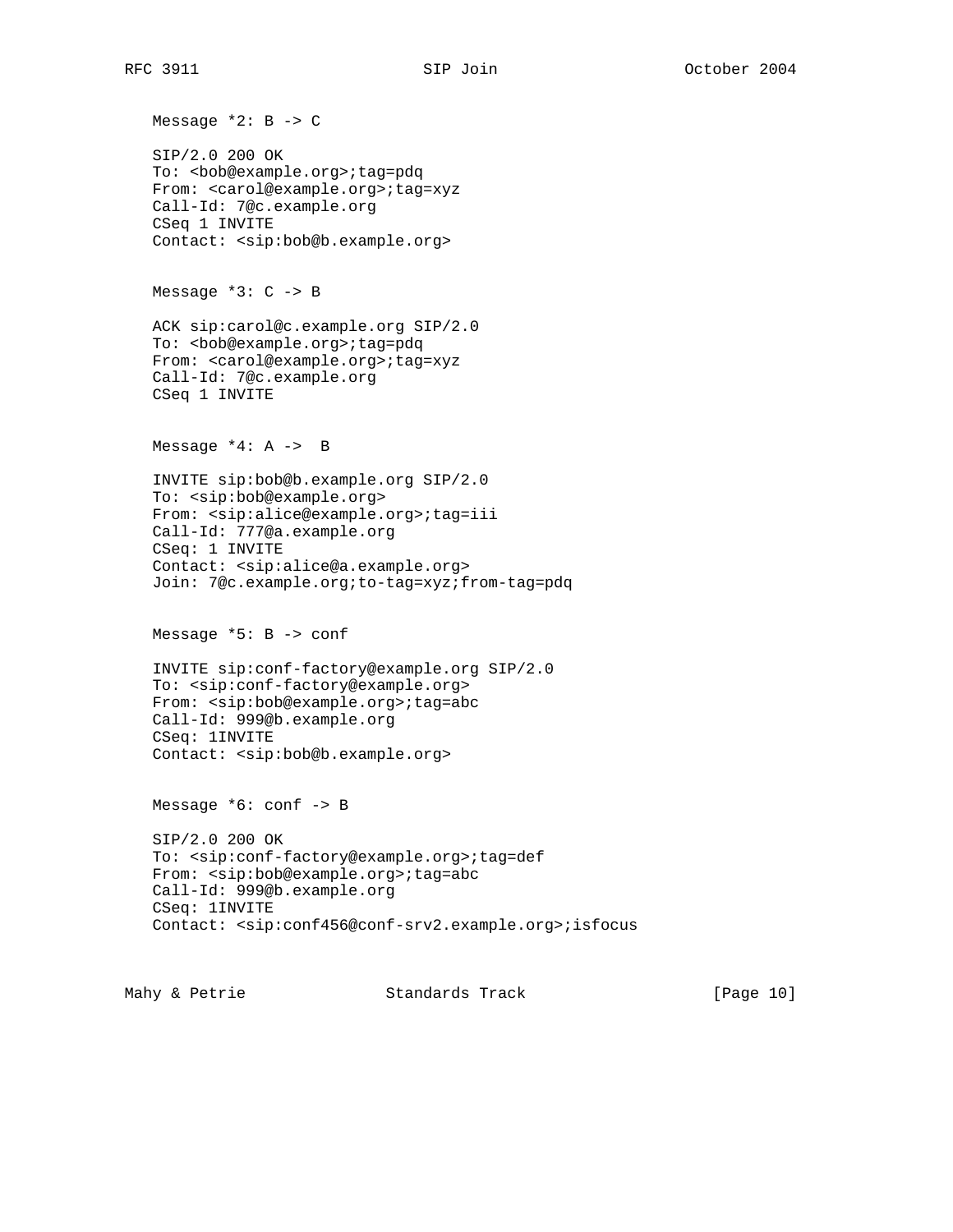Message \*7: B -> A SIP/2.0 302 Moved Temporarily To: <sip:bob@example.org> From: <sip:alice@example.org>;tag=iii Call-Id: 777@a.example.org CSeq: 1 INVITE Contact: <sip:conf456@conf-srv2.example.org>;isfocus Message \*8: A -> conf INVITE sip:conf456@conf-srv2.example.org SIP/2.0 To: <sip:bob@example.org> From: <sip:alice@example.org>;tag=iii Call-Id: 777@a.example.org CSeq: 2 INVITE Contact: <sip:alice@a.example.org> Join: 7@c.example.org;to-tag=xyz;from-tag=pdq Message \*9: conf ->A SIP/2.0 200 OK To: <sip:bob@example.org>;tag=jjj From: <sip:alice@example.org>;tag=iii Call-Id: 777@a.example.org CSeq: 2 INVITE Contact: <sip:conf456@conf-srv2.example.org>;isfocus Message  $*10: B \rightarrow C$  REFER sip:carol@c.example.org SIP/2.0 To: <carol@example.org>;tag=xyz From: <bob@example.org>;tag=pdq Call-Id: 7@c.example.org CSeq: 1 REFER Contact: <sip:bob@b.example.org> Refer-To: <sip:conf456@conf-srv2.example.org> Referred-By: <sip:bob@b.example.org> Message \*11: C -> conf INVITE sip:conf456@conf-srv2.example.org SIP/2.0 To: <sip:conf456@conf-srv2.example.org> From: <carol@example.org>;tag=mmm

Mahy & Petrie  $\sim$  Standards Track [Page 11]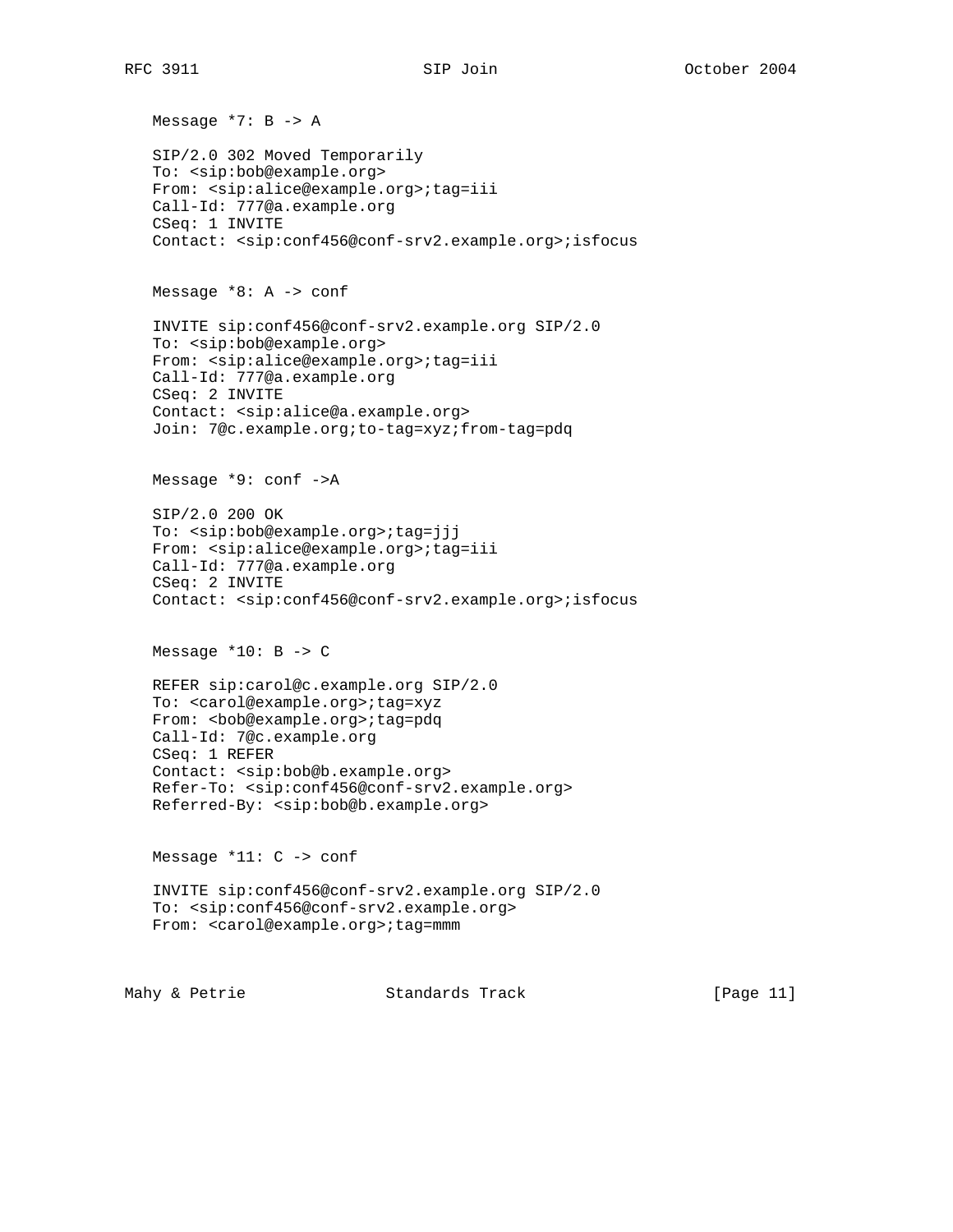```
 Call-Id: 34343@c.example.com
CSeq: 1 INVITE
Contact: <sip:carol@c.example.com>
Referred-By: <sip:bob@b.example.org>
```
Message \*12: C -> conf

 SIP/2.0 200 OK To: <sip:conf456@conf-srv2.example.org> From: <carol@example.org>;tag=mmm Call-Id: 34343@c.example.com CSeq: 1 INVITE Contact: <sip:conf456@conf-srv2.example.org>;isfocus Referred-By: <sip:bob@b.example.org>

8.2. Join rejected

```
A B C
                                     \vert callid: 7@c \vert | | |
                                     | |<============>|
| | |
       |INVITE------>| *1 |
       |Join: 7@c | |
| | |
       \left| \left| \left| \left| \left| \left| \left| \left| \left| \left| \right| \right| \right| \right| \right| \right| \right| \right| \right| \left| \left| \left| \left| \left| \left| \left| \left| \right| \right| \right| \right| \right| \right| \right| \right| \left| \left| \left| \left| \left| \left| \left| \left| \right| \right| \right| \right| \right| \right| \right| \left| \left| \left| \left| \left| \left| \left| \right| \right| \right| \right| \right| \right| |-----ACK---->| |
| | |
```
 In this example B is Busy (does not want to be disturbed), and therefore does not wish to add A. B could also decline the request with a 603 response.

Message \*1: A -> B

 INVITE sip:bob@b.example.org SIP/2.0 To: <sip:bob@example.org> From: <sip:alice@example.org>;tag=iii Call-Id: 777@a.example.org CSeq: 1 INVITE Contact: <sip:alice@a.example.org> Join: 7@c.example.org;to-tag=xyz;from-tag=pdq

Mahy & Petrie **Standards Track** [Page 12]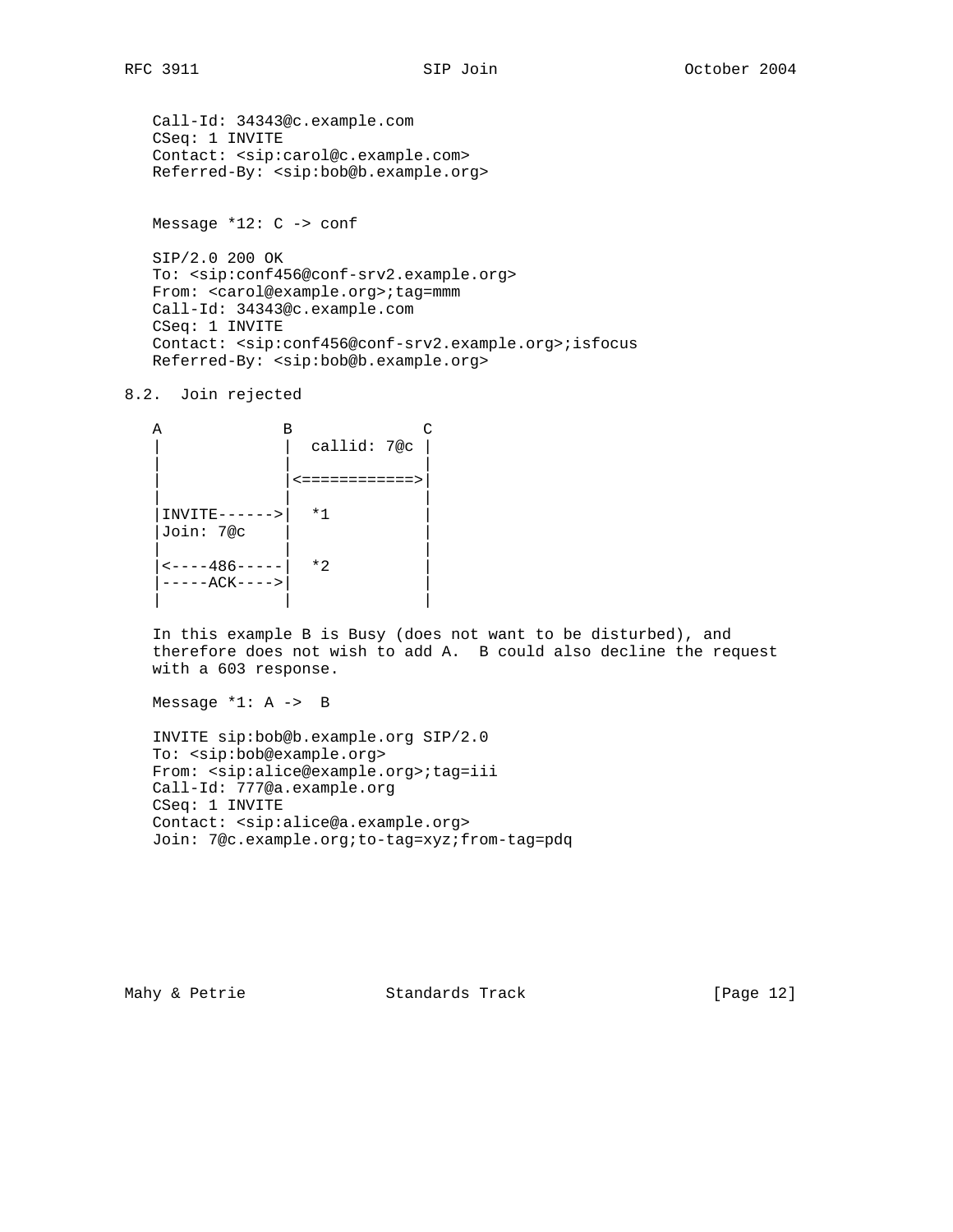Message \*2: B -> A

 SIP/2.0 486 Busy To: <sip:bob@example.org> From: <sip:alice@example.org>;tag=iii Call-Id: 777@a.example.org CSeq: 1 INVITE

9. Security Considerations

 The extension specified in this document significantly changes the relative security of SIP devices. Currently in SIP, even if an eavesdropper learns the Call-ID, To, and From headers of a dialog, they cannot easily modify or destroy that dialog if Digest authentication or end-to-end message integrity are used.

 This extension can be used to insert or monitor potentially sensitive content in a multimedia conversation. As such, invitations with the Join header MUST only be accepted if the peer requesting replacement has been properly authenticated using a standard SIP mechanism (Digest or S/MIME), and authorized to be joined with the target dialog. (All SIP implementations are already required to support Digest Authentication.) Generally authorization for joins are configured as a matter of local policy as long-duration persistent relationships.

 For example, the UAs used by call center agents might be configured with a list of identities who could join their calls (supervisors and any call center monitoring User Agents). Alternatively the call center agents might rely on transitive authorization assertions from a (shorter) list of authorized hosts (e.g., a certificate authority). For answering-machine-style message screening this is even easier. Presumably the user screening their messages already has some credentials with their messaging server.

 Some mechanisms for obtaining the dialog information needed by the Join header (Call-ID, to-tag, and from-tag) include URIs on a web page, subscriptions to an appropriate event package, and notifications after a REFER request. Use of end-to-end security mechanisms to integrity protect and encrypt this information is also RECOMMENDED.

 This extension was designed to take advantage of future signature or authorization schemes defined by standards track extensions. In general, call control features would benefit considerably from such work.

Mahy & Petrie **Standards Track** [Page 13]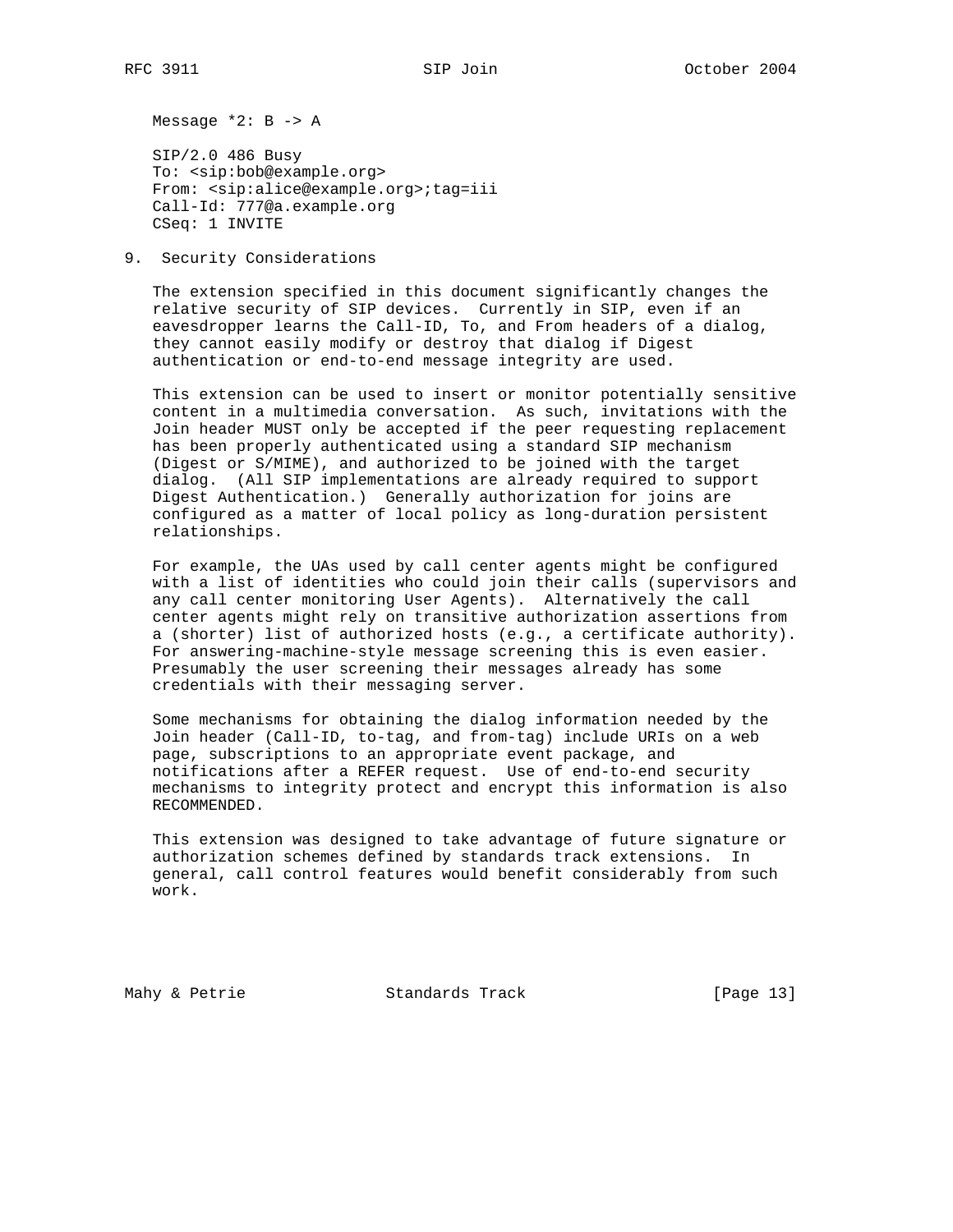Section 4 describes specific mechanisms for authorization using Digest Authentication and S/MIME (RFC 3261) and Referred-by [9], the currently available capabilities in SIP.

- 10. IANA Considerations
- 10.1. Registration of "Join" SIP header

| Name of Header: | Join |
|-----------------|------|
| Short form:     | none |

Normative description: section 7.1 of this document

10.2. Registration of "join" SIP Option-tag

| Name of option:        | join                            |
|------------------------|---------------------------------|
| Description:           | Support for the SIP Join header |
| SIP headers defined:   | Join                            |
| Normative description: | This document                   |

11. Acknowledgments

 Thanks to Robert Sparks, Alan Johnston, and Ben Campbell and many other members of the SIP WG for their continued support of the cause of distributed call control in SIP.

- 12. References
- 12.1. Normative References
	- [1] Rosenberg, J., Schulzrinne, H., Camarillo, G., Johnston, A., Peterson, J., Sparks, R., Handley, M., and E. Schooler, "SIP: Session Initiation Protocol", RFC 3261, June 2002.
	- [2] Bradner, S., "Key words for use in RFCs to Indicate Requirement Levels", BCP 14, RFC 2119, March 1997.
	- [3] Crocker, D. and P. Overell, "Augmented BNF for Syntax Specifications: ABNF", RFC 2234, November 1997.
	- [4] Franks, J., Hallam-Baker, P., Hostetler, J., Lawrence, S., Leach, P., Luotonen, A., and L. Stewart, "HTTP Authentication: Basic and Digest Access Authentication", RFC 2617, June 1999.

Mahy & Petrie **Standards Track** [Page 14]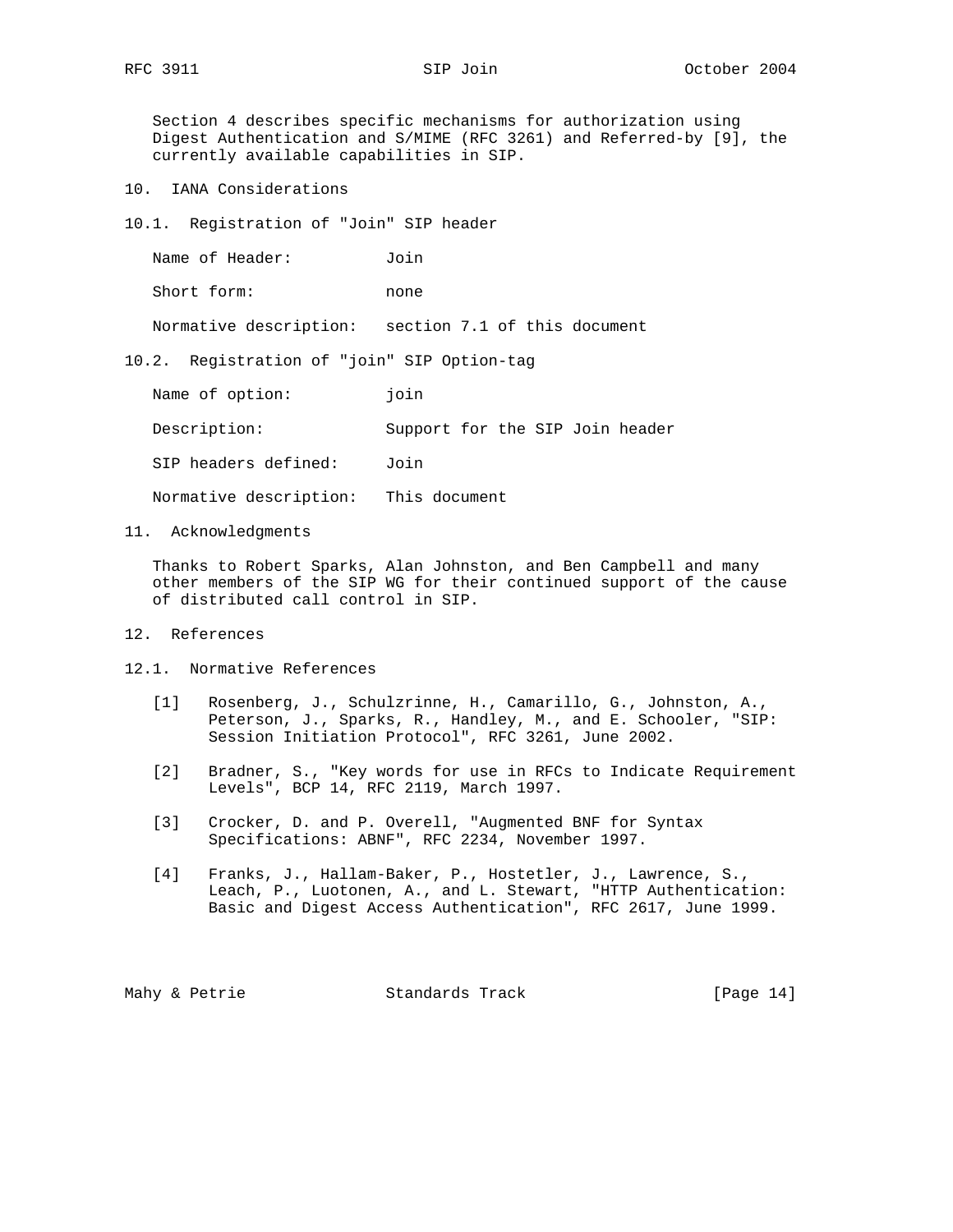- [5] Ramsdell, B., "Secure/Multipurpose Internet Mail Extensions (S/MIME) Version 3.1 Message Specification", RFC 3851, July 2004.
- [6] Rosenberg, J., "Indicating User Agent Capabilities in the Session Initiation Protocol (SIP)", RFC 3840, August 2004.
- 12.2. Informative References
	- [7] Sparks, R., "The Session Initiation Protocol (SIP) Refer Method", RFC 3515, April 2003.
	- [8] Dean, R., Biggs, B., and R. Mahy, "The Session Initiation Protocol (SIP) "Replaces" Header", RFC 3891, September 2004.
	- [9] Sparks, R., "The Session Initiation Protocol (SIP) Referred-By Mechanism", RFC 3892, September 2004.
	- [10] Peterson, J., "Session Initiation Protocol (SIP) Authenticated Identity Body (AIB) Format", RFC 3893, September 2004.
	- [11] Handley, M., Schulzrinne, H., Schooler, E., and J. Rosenberg, "SIP: Session Initiation Protocol", RFC 2543, March 1999.
	- [12] Mahy, R., "A Call Control and Multi-party usage framework for the Session Initiation Protocol (SIP)", Work in Progress, March 2003.
	- [13] Rosenberg, J. and H. Schulzrinne, "An INVITE Initiated Dialog Event Package for the Session Initiation Protocol (SIP)", Work in Progress, March 2003.
	- [14] IAB and IESG, "IETF Policy on Wiretapping", RFC 2804, May 2000.
	- [15] Rosenberg, J., "A Framework for Conferencing with the Session Initiation Protocol", Work in Progress, May 2003.
	- [16] Johnston, A. and O. Levin, "Session Initiation Protocol Call Control - Conferencing for User Agents", Work in Progress, April 2003.
	- [17] Rosenberg, J., Peterson, J., Schulzrinne, H., and G. Camarillo, "Best Current Practices for Third Party Call Control (3pcc) in the Session Initiation Protocol (SIP)", BCP 85, RFC 3725, April 2004.
	- [18] Johnston, A. and S. Donovan, "Session Initiation Protocol Service Examples", Work in Progress, March 2003.

| Mahy & Petrie<br>Standards Track | [Page 15] |  |
|----------------------------------|-----------|--|
|----------------------------------|-----------|--|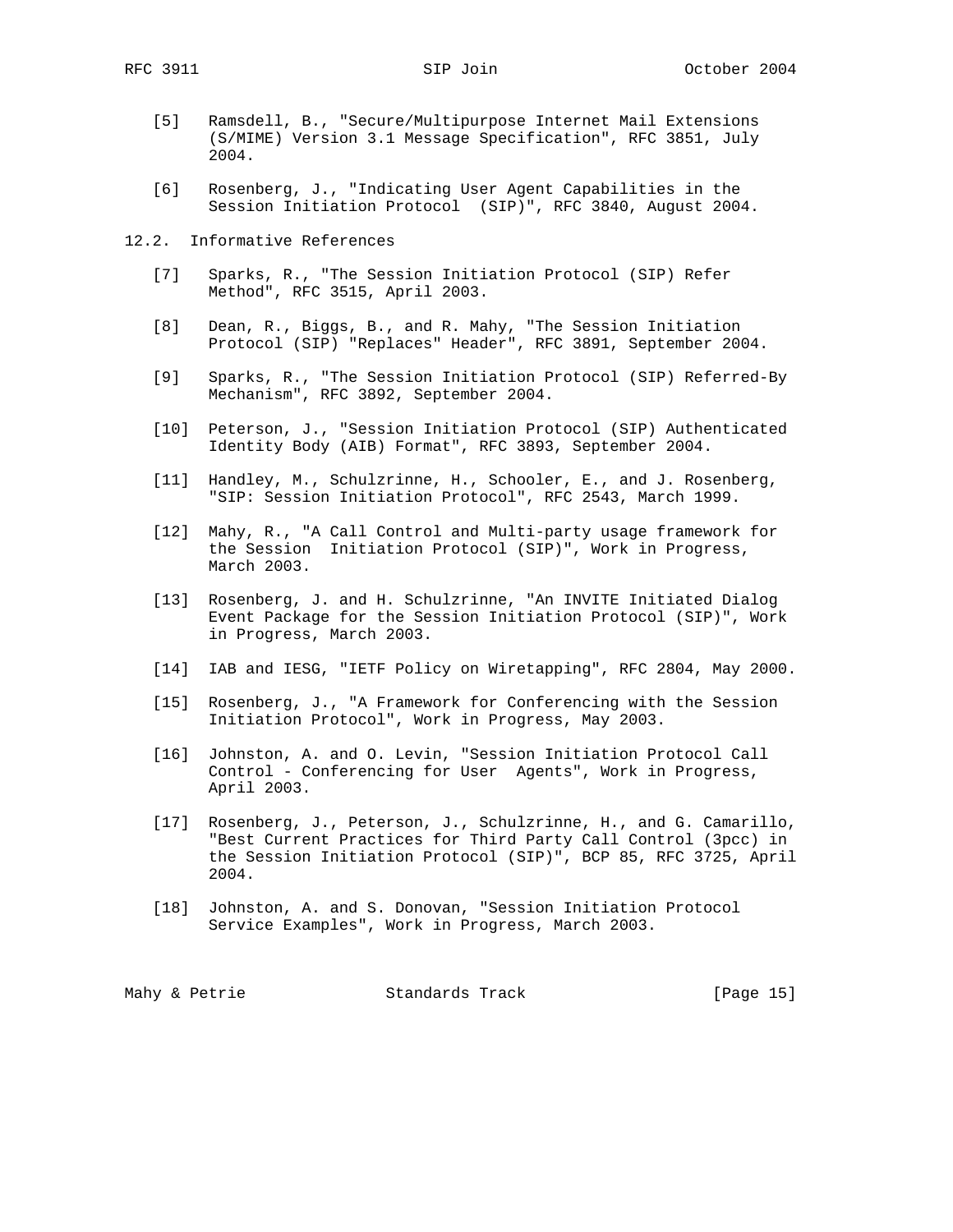- [19] Campbell, B., Rosenberg, J., Schulzrinne, H., Huitema, C., and D. Gurle, "Session Initiation Protocol (SIP) Extension for Instant Messaging", RFC 3428, December 2002.
- [20] Roach, A., "Session Initiation Protocol (SIP)-Specific Event Notification", RFC 3265, June 2002.
- [21] Donovan, S., "The SIP INFO Method", RFC 2976, October 2000.
- [22] Rosenberg, J., "The Session Initiation Protocol (SIP) UPDATE Method", RFC 3311, October 2002.
- [23] Rosenberg, J. and H. Schulzrinne, "Reliability of Provisional Responses in Session Initiation Protocol (SIP)", RFC 3262, June 2002.
- [24] Campbell, B., "SIMPLE Presence Publication Mechanism", Work in Progress, February 2003.

13. Authors' Addresses

 Rohan Mahy Airespace 110 Nortech Parkway San Jose, CA 95134 USA

EMail: rohan@airespace.com

 Dan Petrie Pingtel 400 West Cummings Park, Suite 2200 Woburn, MA 01801 USA

EMail: dpetrie@pingtel.com

Mahy & Petrie **Standards Track** [Page 16]